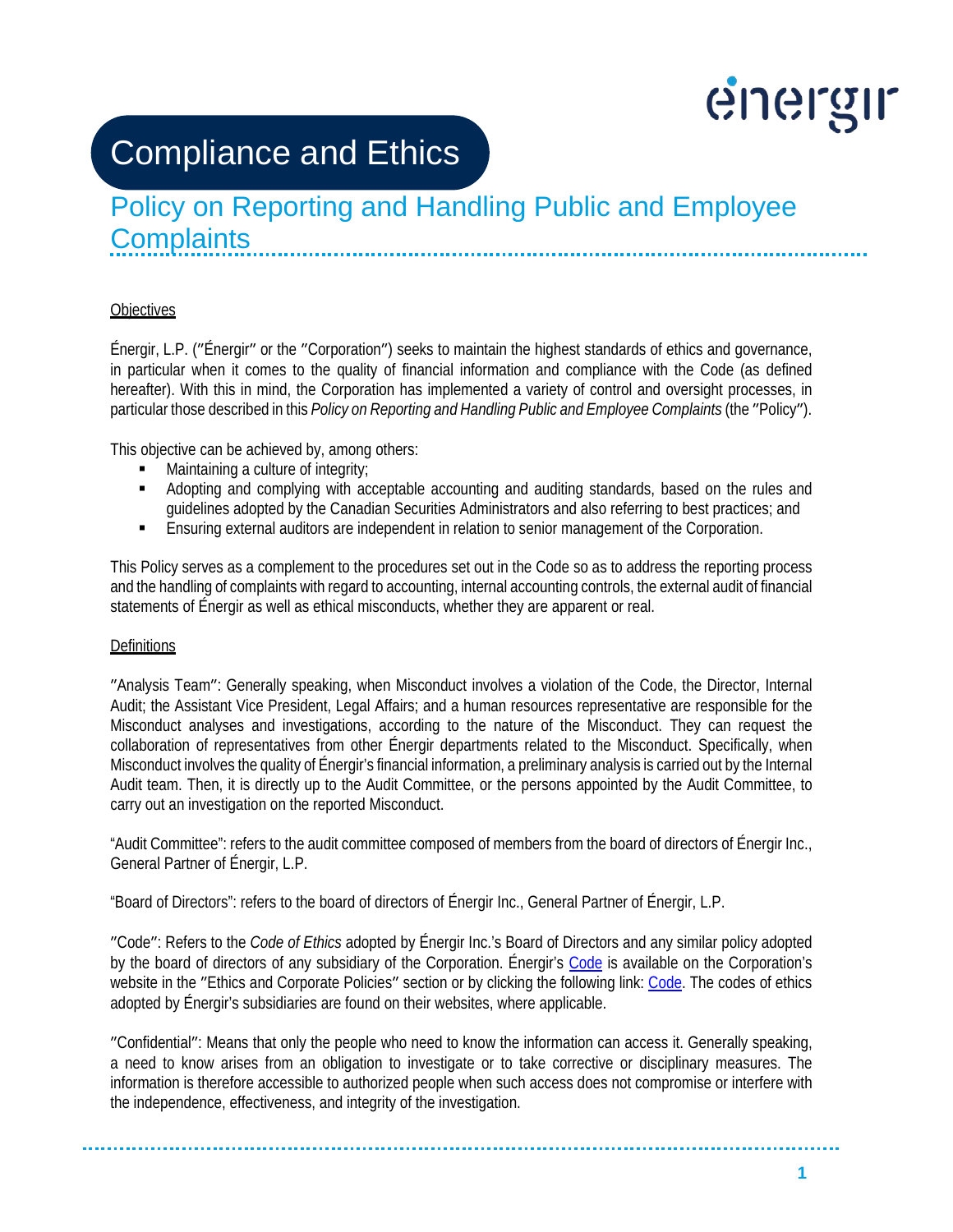"Misconduct": Means one or more violations or suspected violations of the Code, applicable laws, or policies and procedures of the Corporation, in terms of accounting, financial disclosure, internal accounting, control, audit or any other behaviour that violates the Code.

ʺComplainantʺ: Refers to anyone who reports Misconduct in accordance with this Policy, including but not limited to, any employee, director, or officer of the Corporation and its subsidiaries, a member of the public, suppliers, business partners, external advisors, agents, and representatives.

ʺComplaintʺ: Means any unfavourable information, involving financial reporting or ethical matters, provided to the Corporation or its subsidiaries, whether it is in the form of a concern, a request for corrective measures, or a report of a deemed violation of a law or of a policy of the Corporation or its subsidiaries.

#### Application

This Policy applies to each Complaint, and the procedures, protections and other provisions set out in this Policy are for the benefit of any director, employee and supplier of Énergir Inc., the Corporation as well as for the benefit of its subsidiaries that have not adopted a substantially similar policy. The handling and protection processes set out in this Policy apply in complementary fashion to those established by Énergir's subsidiaries, where applicable.

#### Lodging Complaints

Énergir encourages anyone who is a witness or victim of Misconduct to submit a Complaint so that such Complaints are known to Énergir and examined as soon as possible.

Any Misconduct-related Complaint should be as detailed as possible and provide sufficient information about the matter so that Énergir can conduct an investigation.

Complainants employed by Énergir may file a Complaint or may consult the following resources to discuss it:

- Their immediate superior or manager;
- Their HR business partner from the employees and culture sector;
- The internal audit department;
- The legal affairs department.

If the Complainant employed by Énergir prefers to remain anonymous or if they are not employed by Énergir, such as suppliers, business partners, or members of the general public, they can communicate their Complaint using Clearview Connects (see process below).

#### Complaint-Handling Process

Énergir puts at the disposal of any Complainant who wishes to file a Misconduct-related Complaint to do so anonymously, without charge, by using the Clearview Connects service:

- By telephone at 1-844-288-1704 (toll-free number exclusive to Énergir);
- Online at their secure website at [http://www.clearviewconnects.com;](http://www.clearviewconnects.com/) or

By mail to ClearView confidential post office box at P.O. Box 11017, Toronto, Ontario, M1E 1N0.

ClearView Connects is a service of ClearView Strategic Partners Inc., an autonomous communications consulting company that namely offers an anonymous and secure platform to report misconduct, express concerns and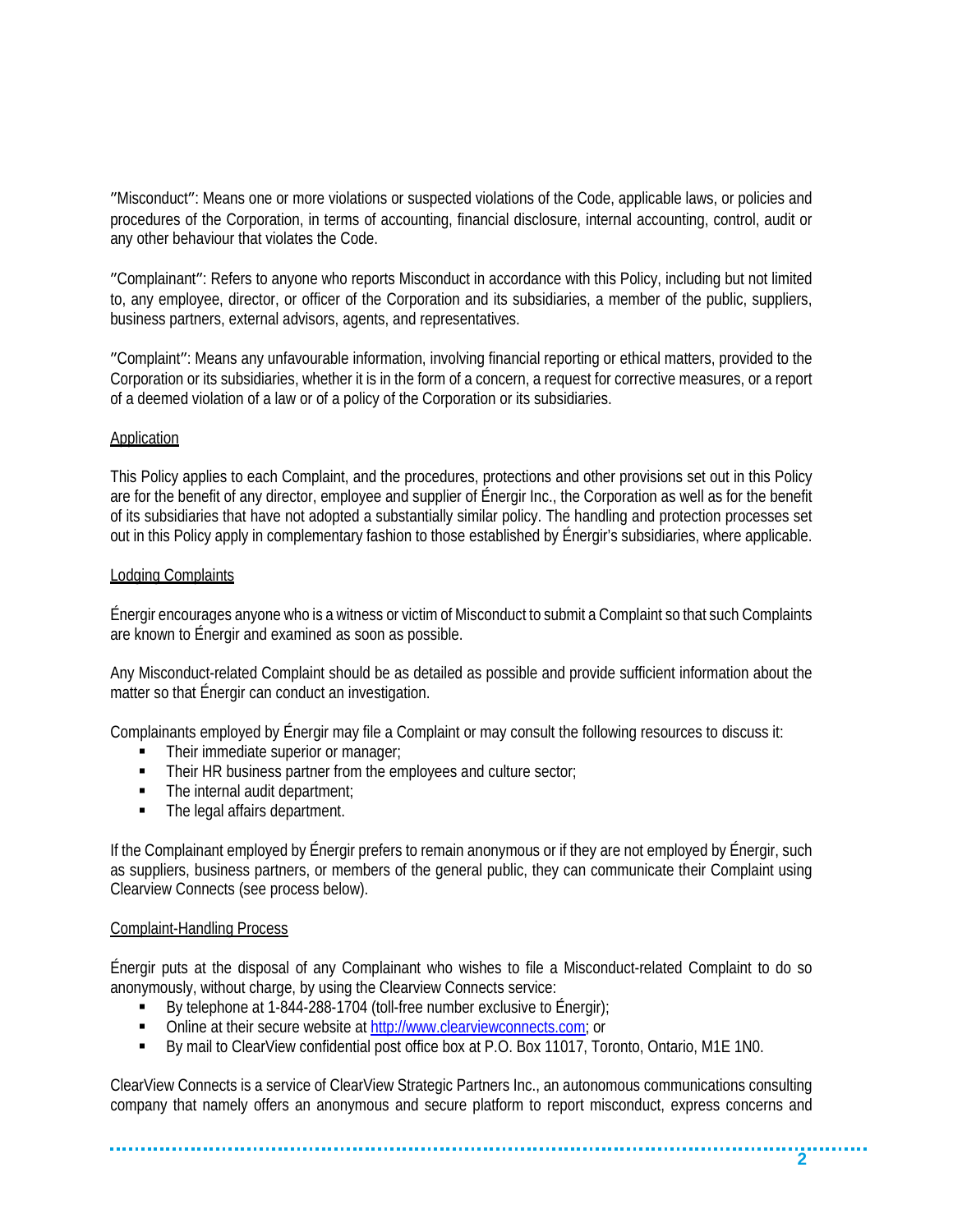provide suggestions for improvement. Their secure feedback systems are designed to protect the identity of Complainants and to maintain the Confidentiality of Complaints.

Once a Complainant submits their Complaint to ClearView Connects, it is sent to the Analysis Team, which commences a preliminary review of the information. The Analysis Team then informs the people who will be contacted for an analysis of the Misconduct reported in a Confidential manner, where applicable. Generally speaking, the Analysis Team seeks the collaboration of one or more human resources representatives when the Misconduct involves an Énergir employee. In particular, when a Complaint involves a member of senior management, the Analysis Team notifies the President, Chief Executive Officer as well as the Chair of the Audit Committee. In addition, the Analysis Team may consult Énergir's external auditors or any type of external advisor as part of their investigation.

Each quarter, the Analysis Team reports any Complaint received and any investigation underway to the Audit Committee, as necessary. The Chair of the Audit Committee then reports any ongoing investigation to the Board of Directors.

Should the Complaint involve a member of the Analysis Team, ClearView Connects forwards the Complaint directly to the Chair of the Audit Committee. With respect to a Complaint concerning the Chaif of the Audit Committee, the Analysis Team communicates the Complaint to the President, Chief Executive Officer as well as to the Chair of the Board of Directors.

#### Corrective and Disciplinary Action

A) Misconduct related to a violation of the Code

In accordance with the Code, any violation thereof may be subject to disciplinary measures that can lead up to termination of employment. Where a director is concerned, the Board of Directors decides on the penalty to be imposed, and the director may be asked to resign. A consultant or representative of Énergir who fails to comply with the Code may see their contract terminated or not renewed.

No provisions in the Code prevent Énergir from taking measures against any type of Misconduct by a director or member of the personnel, nor do they restrict the power of Énergir in this regard, whether or not the Misconduct is expressly addressed in the Code. A complaint leading to criminal penalties could be made by Énergir, depending on the circumstances.

B) Misconduct related to the quality of Énergir's financial information

For specific cases of Misconduct related to accounting, internal controls, or the external audit of Énergir's financial statements, the Audit Committee may file a report with the police or with any other organization mandated to apply the violated laws or regulations when the Analysis Team determines that the reported Misconduct is well founded and when an infraction seems to have been committed.

Should this type of Misconduct involve an employee of the Corporation, the Analysis Team, in collaboration with appropriate human resources representatives, may propose corrective and/or disciplinary measures to the Audit Committee. Once the Audit Committee decides on appropriate corrective and/or disciplinary measures, including measures that can lead up to termination with cause, the Chair of the Audit Committee reports the decision to the Board of Directors. The Audit Committee also informs the appropriate members of senior management to ensure implementation of the measures.